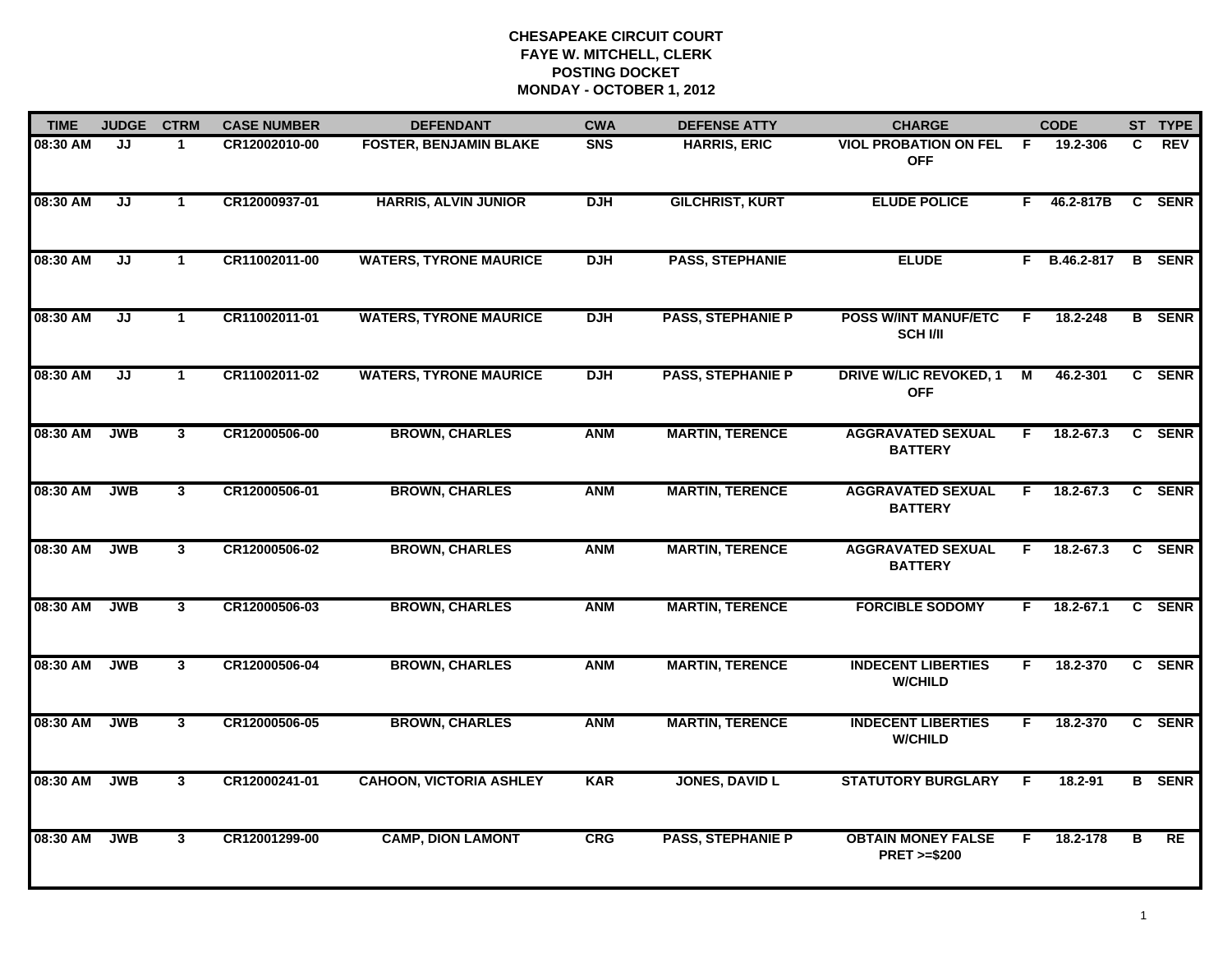| <b>TIME</b> | <b>JUDGE</b> | <b>CTRM</b>    | <b>CASE NUMBER</b> | <b>DEFENDANT</b>                 | <b>CWA</b> | <b>DEFENSE ATTY</b>      | <b>CHARGE</b>                                         |     | <b>CODE</b>        |              | ST TYPE       |
|-------------|--------------|----------------|--------------------|----------------------------------|------------|--------------------------|-------------------------------------------------------|-----|--------------------|--------------|---------------|
| 08:30 AM    | <b>JWB</b>   | 3              | CR12001122-00      | <b>COOPER, KAISHEIN TAIRELLE</b> | <b>DJH</b> | <b>BARLOW, JASON</b>     | <b>ASSLT: ON LAW ENF/DOC</b><br><b>PERSON</b>         | - F | 18.2-57            | C.           | <b>SENR</b>   |
| 08:30 AM    | <b>JWB</b>   | $\mathbf{3}$   | CR12001122-01      | <b>COOPER, KAISHEIN TAIRELLE</b> | <b>DJH</b> | <b>BARLOW, JASON</b>     | <b>VIOLENT FELON POSS/TRAN F</b><br><b>WEAPON</b>     |     | 18.2-308.2         | $\mathbf{c}$ | <b>SENR</b>   |
| 08:30 AM    | <b>JWB</b>   | $\mathbf{3}$   | CR12002211-00      | <b>GARRIS, LARRY H</b>           | <b>CPO</b> | <b>CRONIN, ERIC</b>      | <b>GRAND LARCENY</b>                                  | F   | 18.2-95            |              | C SENR        |
| 08:30 AM    | <b>JWB</b>   | 3 <sup>1</sup> | CR12001201-00      | <b>GARRIS, LARRY HOWARD; JR</b>  | <b>CPO</b> | <b>TITTER, JENNIFER</b>  | <b>PETIT LARCENY &lt;\$5</b><br><b>PICKPOCKET</b>     | F.  | 18.2-96            |              | C SENR        |
| 08:30 AM    | <b>JWB</b>   | 3 <sup>1</sup> | CR11002999-00      | <b>NESBITT, KORRY DYON</b>       | <b>DJH</b> | <b>PASS, STEPHANIE P</b> | PWID SCH I OR II CONT SUB F                           |     | 18.2-248           |              | C SENR        |
| 08:30 AM    | <b>JWB</b>   | $\mathbf{3}$   | CR11002999-01      | <b>NESBITT, KORRY DYON</b>       | <b>DJH</b> | <b>PASS, STEPHANIE P</b> | DIST SCH I OR II CONT SUB F                           |     | 18.2-248           |              | C SENR        |
| 08:30 AM    | <b>JWB</b>   | $\mathbf{3}$   | CR11002999-02      | <b>NESBITT, KORRY DYON</b>       | <b>DJH</b> | <b>PASS, STEPHANIE P</b> | PWID SCH I OR II CONT SUB F                           |     | 18.2-248           |              | C SENR        |
| 08:30 AM    | <b>JWB</b>   | 3              | CR12000167-00      | <b>NESBITT, KORRY DYON</b>       | <b>DJH</b> | <b>BUYRN, WILLIAM</b>    | <b>VIOL PROBATION ON FEL F</b><br><b>OFF</b>          |     | 19.2-306           | C            | REV           |
| 08:30 AM    | <b>JWB</b>   | 3              | CR10002497-01      | <b>PEAY, KEITH ANTION</b>        | <b>MLK</b> | <b>WOOD, SHELLY F</b>    | MARIJUANA PWID, SELL OR F 18.2-248.1<br><b>DISTRI</b> |     |                    |              | <b>B</b> SENR |
| 08:30 AM    | <b>JWB</b>   | $\mathbf{3}$   | CR10002497-03      | <b>PEAY, KEITH ANTION</b>        | <b>MLK</b> | <b>WOOD, SHELLY F</b>    | <b>POSSESS SAWED-OFF</b><br><b>SHOTGUN/RIFL</b>       | F.  | 18.2-300           |              | <b>B</b> SENR |
| 08:30 AM    | <b>JWB</b>   | $\overline{3}$ | CR11001469-00      | <b>VICK, GEORGE WILLIAM; SR</b>  | <b>SNS</b> | Black, Hugh E.; III      | <b>INDECENT LIBERTIES</b><br><b>W/CHILD</b>           | F.  | $18.2 - 370.1$     |              | <b>B</b> SENR |
| 08:30 AM    | <b>JWB</b>   | $\overline{3}$ | CR11001469-03      | <b>VICK, GEORGE WILLIAM; SR</b>  | <b>SNS</b> | Black, Hugh E.; III      | <b>INDECENT LIBERTIES</b><br><b>W/CHILD</b>           |     | $F = 18.2 - 370.1$ |              | <b>B</b> SENR |
| 08:30 AM    | <b>JWB</b>   | 3              | CR11001469-05      | <b>VICK, GEORGE WILLIAM; SR</b>  | <b>SNS</b> | Black, Hugh E.; III      | <b>INDECENT LIBERTIES</b><br><b>W/CHILD</b>           |     | F 18.2-370.1       |              | <b>B</b> SENR |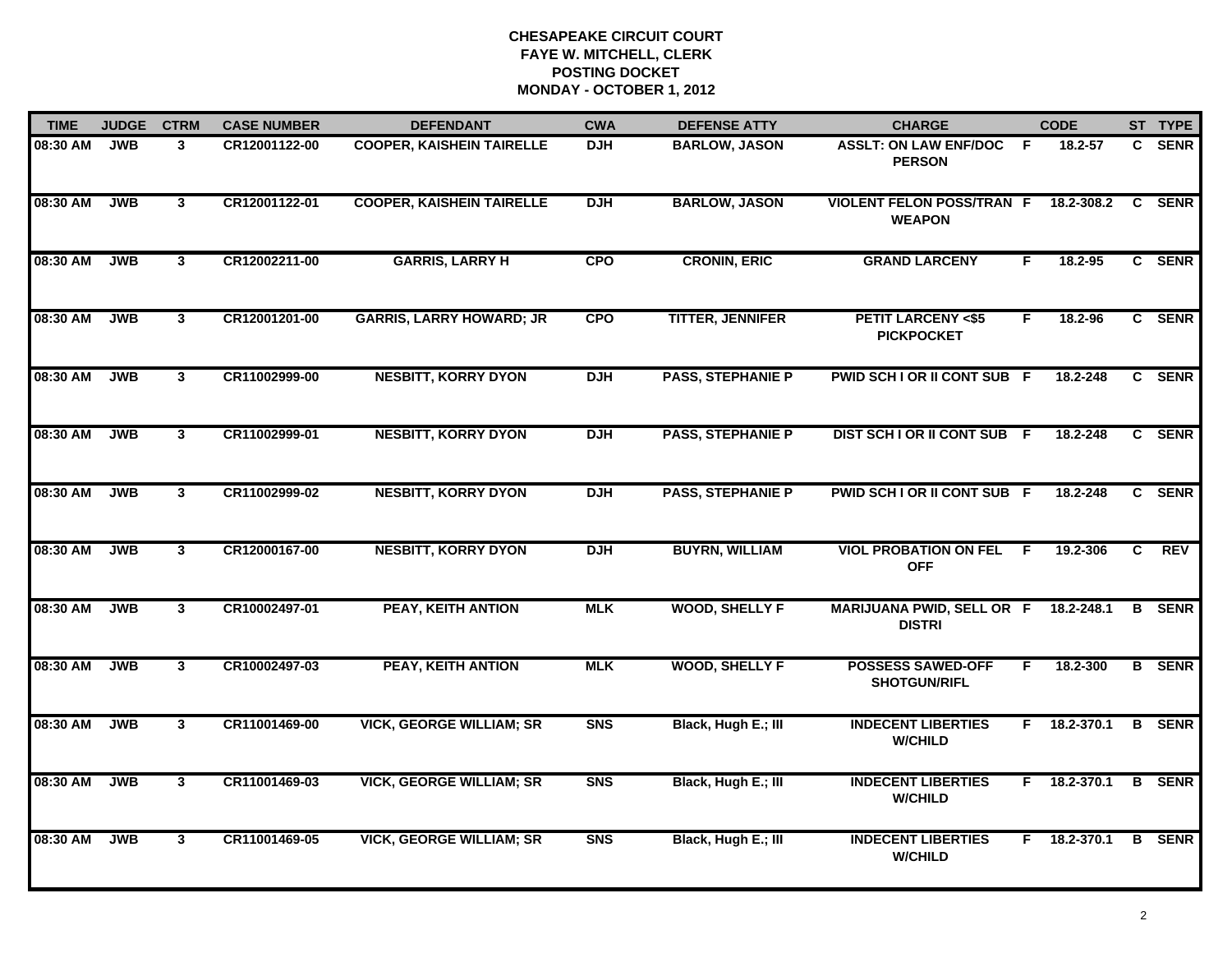| <b>TIME</b>   | <b>JUDGE</b> | <b>CTRM</b>    | <b>CASE NUMBER</b> | <b>DEFENDANT</b>                 | <b>CWA</b> | <b>DEFENSE ATTY</b>   | <b>CHARGE</b>                                   |     | <b>CODE</b>     |          | ST TYPE       |
|---------------|--------------|----------------|--------------------|----------------------------------|------------|-----------------------|-------------------------------------------------|-----|-----------------|----------|---------------|
| 08:30 AM      | <b>BHK</b>   | 4              | CR10000956-01      | <b>BROWN, RHYEEM NATHANIEL</b>   | <b>MSI</b> | Jankell, Peter J.     | <b>VIOL PROBATION ON FEL</b><br><b>OFF</b>      | -F  | 19.2-306        | C        | <b>REV</b>    |
| 08:30 AM      | <b>BHK</b>   | $\overline{4}$ | CR12000485-00      | <b>JACKSON, TABITHA KATRINA</b>  | <b>CPO</b> | Buyrn, Richard L.     | <b>GRAND LARCENY</b>                            | F.  | 18.2-95         |          | <b>B</b> SENR |
| 08:30 AM      | <b>BHK</b>   | 4              | CR12000485-01      | <b>JACKSON, TABITHA KATRINA</b>  | <b>CPO</b> | Buyrn, Richard L.     | POSS SCH I OR II CONT SUB F                     |     | 18.2-250        |          | <b>B</b> SENR |
| 08:30 AM      | <b>BHK</b>   | 4              | CR10000312-04      | <b>STONEMAN, DAVID LYNN</b>      | CRG        | <b>SLAVEN, RONALD</b> | <b>VIOL PROBATION ON FEL</b><br><b>OFF</b>      | - F | 19.2-306        | C        | <b>REV</b>    |
| 08:30 AM MATA |              | 5              | CR12001892-00      | <b>BANKS, PAUL JEANETTE; JR</b>  | <b>ANM</b> | <b>HARRIS, ERIC</b>   | <b>VIOL PROBATION ON FEL</b><br><b>OFF</b>      | - F | 19.2-306        | C        | <b>REV</b>    |
| 08:30 AM MATA |              | 5              | CR11001412-00      | PORTER, CHRISTOPHER ALLEN        | <b>AHM</b> | <b>CRONIN, ERIC T</b> | <b>CREDIT CARD THEFT</b>                        | F.  | 18.2-192        |          | <b>B</b> SENR |
| 08:30 AM MATA |              | 5              | CR11002343-00      | PORTER, CHRISTOPHER ALLEN        | <b>AHM</b> | <b>MASON, SHARON</b>  | <b>PROBATION VIOLATION</b>                      | F.  | 19.2-306        | C        | <b>REV</b>    |
| 08:30 AM MATA |              | 5              | CR12001031-00      | PORTER, CHRISTOPHER ALLEN        | <b>AHM</b> | Karle, Kimberly E.    | <b>ASSAULT AND BATTER LEO F</b>                 |     | 18.2-57         |          | C SENR        |
| 08:30 AM MATA |              | 5              | CR11002140-01      | <b>SMITH, JOSHUA ALLEN</b>       | <b>ANM</b> | <b>HARRIS, ERIC</b>   | <b>VIOL PROBATION ON FEL</b><br><b>OFF</b>      | - F | 19.2-306        | C        | <b>REV</b>    |
| 08:30 AM MATA |              | 5              | CR10002064-00      | <b>SPELLMAN, TERRENCE DAJUAN</b> | <b>ANM</b> | <b>BANKS, TINYA</b>   | <b>MALICOUSLY</b><br><b>SHOOT/THROW MISSILE</b> | F   | 18.2-279        | C        | RE            |
| 08:30 AM MATA |              | 5              | CR10002064-05      | <b>SPELLMAN, TERRENCE DAJUAN</b> | <b>ANM</b> |                       | <b>RELEASE AND REVIEW</b><br><b>HEARING</b>     | C.  | 16.1-285.2      | <b>C</b> | RE            |
| 09:30 AM MATA |              | $\overline{2}$ | CR11002573-01      | <b>BLAND, CARLOS SEDRIC</b>      |            |                       | <b>VIOL PROBATION ON FEL</b><br><b>OFF</b>      | -F  | 19.2-306        |          | C ADAT        |
| 09:30 AM MATA |              | $\mathbf{2}$   | CR12001843-00      | <b>BLOW, FERNANDO C</b>          |            |                       | <b>FICTITIOUS DISPLAY OF</b><br><b>PLATES</b>   |     | $M$ 46.2-613(2) | -S       | <b>TBS</b>    |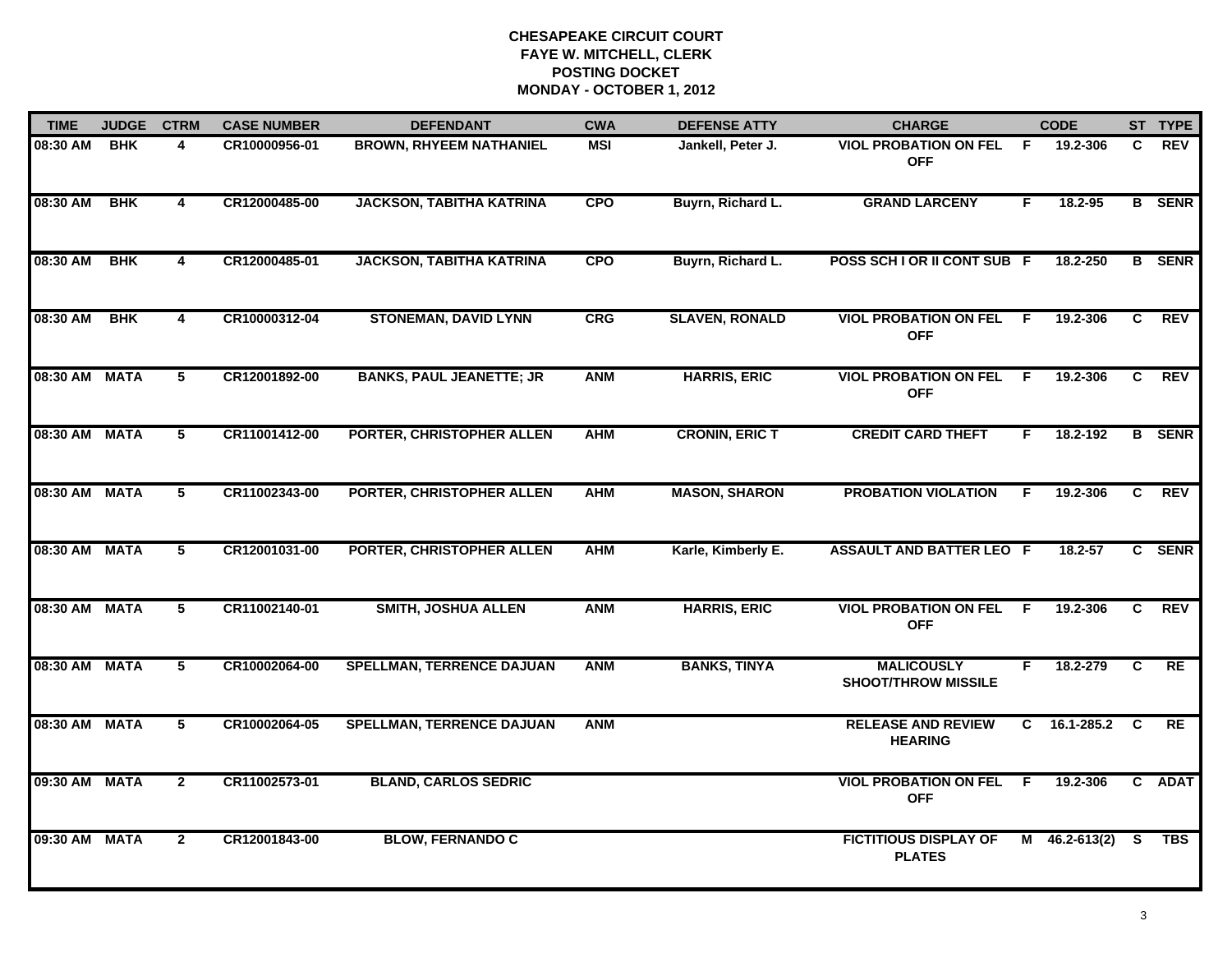| <b>TIME</b>   | <b>JUDGE</b>                      | <b>CTRM</b>    | <b>CASE NUMBER</b> | <b>DEFENDANT</b>              | <b>CWA</b> | <b>DEFENSE ATTY</b>     | <b>CHARGE</b>                                  |    | <b>CODE</b>        |                         | ST TYPE         |
|---------------|-----------------------------------|----------------|--------------------|-------------------------------|------------|-------------------------|------------------------------------------------|----|--------------------|-------------------------|-----------------|
| 09:30 AM MATA |                                   | $\mathbf{2}$   | CR12001843-01      | <b>BLOW, FERNANDO C</b>       |            |                         | <b>EXPIRED REGISTRATION</b>                    | л. | 46.2-646           | S.                      | <b>TBS</b>      |
| 09:30 AM MATA |                                   | $\overline{2}$ | CR12001843-02      | <b>BLOW, FERNANDO C</b>       |            |                         | SUSP O/L 3RD                                   |    | M B.46.2-301       | <b>S</b>                | <b>TBS</b>      |
| 09:30 AM      | <b>MATA</b>                       | $\overline{2}$ | CR12001843-03      | <b>BLOW, FERNANDO C</b>       |            |                         | <b>FAIL TO APPEAR;</b><br><b>CONTEMPT</b>      | М  | 18.2-456           | B                       | <b>TBS</b>      |
| 09:30 AM      | <b>MATA</b>                       | $\mathbf{2}$   | CR12002103-01      | <b>JOHNSON, TAURUS L</b>      | <b>CPO</b> | <b>KARLE, KIMBERLY</b>  | <b>DUI</b>                                     | М  | $74 - 216$         | C                       | <b>TBS</b>      |
| 09:30 AM      | <b>MATA</b>                       | $\overline{2}$ | CR12002103-00      | <b>JOHNSON, TAURUS LAMONT</b> | <b>CPO</b> | <b>KARLE, KIMBERLY</b>  | <b>POSSESS COCAINE</b>                         | F. | 18.2-250           | C                       | <b>TBS</b>      |
| 09:30 AM MATA |                                   | $\overline{2}$ | CR12002103-02      | <b>JOHNSON, TAURUS LAMONT</b> | <b>CPO</b> |                         | <b>FAIL TO APPEAR-TRIAL</b>                    | М  | 18.2-456           |                         | C ADAT          |
| 09:30 AM      | <b>MATA</b>                       | $\overline{2}$ | CR12000016-00      | PHILLIPS, JASON TODD          | <b>AEP</b> | Jones, David L          | POSS SCH I OR II CONT SUB F                    |    | 18.2-250           | $\overline{\mathbf{B}}$ | <b>TBS</b>      |
| 09:30 AM      | <b>MATA</b>                       | $\overline{2}$ | CR12000016-01      | PHILLIPS, JASON TODD          |            |                         | <b>CONTEMPT - FTC FIRST</b><br><b>OFFENDER</b> | М  | 18.2-456           | $\mathbf{c}$            | <b>ADAT</b>     |
| 09:30 AM      | <b>MATA</b>                       | $\overline{2}$ | CR12002493-00      | <b>SEAWELL, LT MARK</b>       |            |                         | <b>DISOBEY JUDGEMENT;</b><br><b>CONTEMPT</b>   | М  | 18.2-456           |                         | $\overline{sc}$ |
| 10:00 AM      | JJ                                | $\mathbf{1}$   | CR12001747-00      | <b>BAKER, JOVAUGHN</b>        | <b>AHM</b> | <b>TITTER, JENNIFER</b> | <b>OBTAIN MONEY FALSE</b><br><b>PRETENSE</b>   | F. | 18.2-178           |                         | C PLEA          |
| 10:00 AM      | JJ                                | $\mathbf{1}$   | CR11003009-01      | <b>GRAY, BRANDON RASHARD</b>  | <b>SNS</b> | <b>MANNING, DIANE</b>   | <b>PROBATION VIOLATION</b>                     | F. | 19.2-306           |                         | C BOND          |
| 10:00 AM      | $\overline{\mathsf{J}\mathsf{J}}$ | $\mathbf 1$    | CR12001617-00      | <b>GRAY, WILLIAM EDWARD</b>   | <b>SNS</b> | Swartz, Jeffrey A.      | <b>AGGRAVATED SEXUAL</b><br><b>BATTERY</b>     | F. | 18.2-67.3          | C                       | МОТ             |
| 10:00 AM      | JJ                                | $\mathbf{1}$   | CR12001617-01      | <b>GRAY, WILLIAM EDWARD</b>   | <b>SNS</b> | Swartz, Jeffrey A.      | <b>INDECENT LIBERTIES</b><br><b>W/CHILD</b>    |    | $F = 18.2 - 370.1$ | B                       | МОТ             |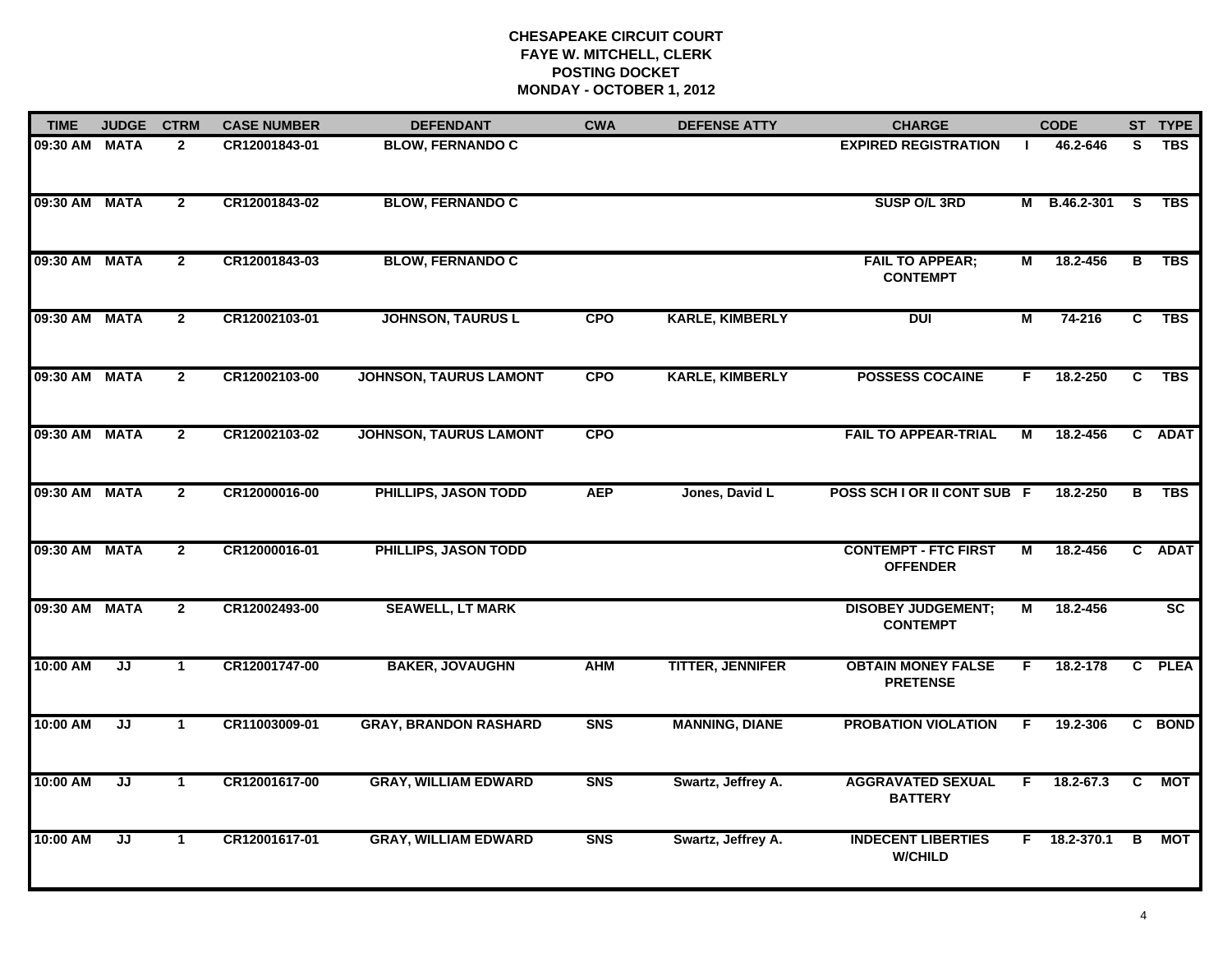| <b>TIME</b> | <b>JUDGE</b> | <b>CTRM</b>          | <b>CASE NUMBER</b> | <b>DEFENDANT</b>               | <b>CWA</b>     | <b>DEFENSE ATTY</b>     | <b>CHARGE</b>                                         |                | <b>CODE</b>   |                | ST TYPE   |
|-------------|--------------|----------------------|--------------------|--------------------------------|----------------|-------------------------|-------------------------------------------------------|----------------|---------------|----------------|-----------|
| 10:00 AM    | JJ           | $\mathbf{1}$         | CR12001617-02      | <b>GRAY, WILLIAM EDWARD</b>    | <b>SNS</b>     | Swartz, Jeffrey A.      | <b>OBJECT SEX PEN: VICTIM</b><br>$<$ 13 YR            | -F             | 18.2-67.2     | в              | МОТ       |
| 10:00 AM    | JJ           | $\mathbf{1}$         | CR12001617-03      | <b>GRAY, WILLIAM EDWARD</b>    | <b>SNS</b>     | Swartz, Jeffrey A.      | <b>FORCIBLE SODOMY</b>                                | F.             | $18.2 - 67.1$ | в              | МОТ       |
| 10:00 AM    | JJ           | $\mathbf 1$          | CR12001807-00      | <b>HALL, LINARD CORTEZ; JR</b> | <b>SNS</b>     | <b>THOMASSON, BRIAN</b> | <b>GRND LARCENY: &gt;=\$200</b><br><b>NOT PERSN</b>   | $\overline{F}$ | 18.2-95       | $\overline{c}$ | RE        |
| 10:00 AM    | JJ           | $\mathbf 1$          | CR12001807-01      | <b>HALL, LINARD CORTEZ; JR</b> | <b>SNS</b>     | <b>THOMASSON, BRIAN</b> | <b>STATUTORY BURGLARY</b>                             | F.             | 18.2-91       | C              | RE        |
| 10:00 AM    | JJ           | $\mathbf 1$          | CR12001807-02      | <b>HALL, LINARD CORTEZ; JR</b> | S <sub>N</sub> | <b>THOMASSON, BRIAN</b> | <b>GRND LARCENY: &gt;=\$200</b><br><b>NOT PERSN</b>   | F.             | $18.2 - 95$   | C              | <b>RE</b> |
| 10:00 AM    | JJ           | $\mathbf 1$          | CR12001807-03      | <b>HALL, LINARD CORTEZ; JR</b> | <b>SNS</b>     | <b>THOMASSON, BRIAN</b> | STLN PRPRTY: INT TO SELL F 18.2-108.01 C<br>$>= $200$ |                |               |                | <b>RE</b> |
| 10:00 AM    | JJ           | $\mathbf{1}$         | CR12001807-04      | <b>HALL, LINARD CORTEZ; JR</b> | <b>SNS</b>     | <b>THOMASSON, BRIAN</b> | <b>GRAND LARCENY</b>                                  | F.             | 18.2-95       | C              | RE        |
| 10:00 AM    | JJ           | $\mathbf 1$          | CR12001807-05      | <b>HALL, LINARD CORTEZ; JR</b> | <b>SNS</b>     | <b>THOMASSON, BRIAN</b> | <b>STATUTORY BURGLARY</b>                             | F              | 18.2-91       | C              | RE        |
| 10:00 AM    | JJ           | $\mathbf 1$          | CR12001807-06      | <b>HALL, LINARD CORTEZ; JR</b> | S <sub>N</sub> | <b>THOMASSON, BRIAN</b> | <b>GRAND LARCENY</b>                                  | F.             | $18.2 - 95$   | C              | RE        |
| 10:00 AM    | JJ           | $\blacktriangleleft$ | CR12001807-07      | <b>HALL, LINARD CORTEZ; JR</b> | S <sub>N</sub> | <b>THOMASSON, BRIAN</b> | STLN PRPRTY: INT TO SELL F 18.2-108.01<br>$>= $200$   |                |               | <b>C</b>       | <b>RE</b> |
| 10:00 AM    | JJ           | $\mathbf 1$          | CR12001807-08      | <b>HALL, LINARD CORTEZ; JR</b> | <b>SNS</b>     | <b>THOMASSON, BRIAN</b> | <b>GRAND LARCENY</b>                                  | F.             | 18.2-95       | C.             | RE        |
| 10:00 AM    | JJ           | $\mathbf{1}$         | CR12001807-09      | <b>HALL, LINARD CORTEZ; JR</b> | <b>SNS</b>     | <b>THOMASSON, BRIAN</b> | <b>STATUTORY BURGLARY</b>                             | F.             | 18.2-91       | C              | RE        |
| 10:00 AM    | JJ           | $\mathbf{1}$         | CR12001807-10      | <b>HALL, LINARD CORTEZ; JR</b> | <b>SNS</b>     | <b>THOMASSON, BRIAN</b> | <b>GRAND LARCENY</b>                                  | F.             | 18.2-95       | C              | RE        |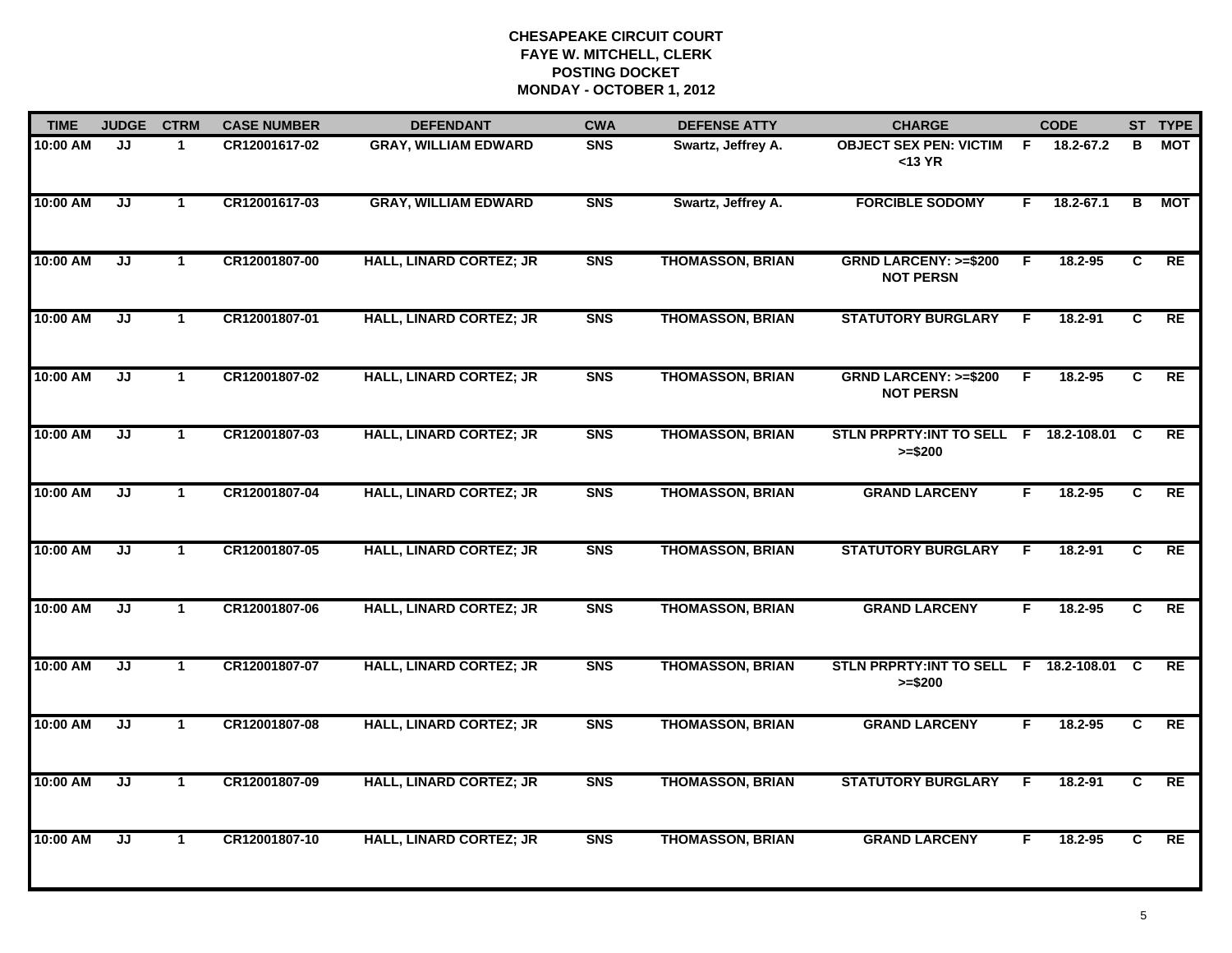| <b>TIME</b> | <b>JUDGE</b> | <b>CTRM</b>  | <b>CASE NUMBER</b> | <b>DEFENDANT</b>               | <b>CWA</b>     | <b>DEFENSE ATTY</b>     | <b>CHARGE</b>                                       |                | <b>CODE</b>     |                | ST TYPE       |
|-------------|--------------|--------------|--------------------|--------------------------------|----------------|-------------------------|-----------------------------------------------------|----------------|-----------------|----------------|---------------|
| 10:00 AM    | JJ           | 1.           | CR12001807-11      | <b>HALL, LINARD CORTEZ; JR</b> | <b>SNS</b>     | <b>THOMASSON, BRIAN</b> | STLN PRPRTY: INT TO SELL F 18.2-108.01<br>$>= $200$ |                |                 | <b>C</b>       | <b>RE</b>     |
| 10:00 AM    | JJ           | $\mathbf{1}$ | CR12001807-12      | <b>HALL, LINARD CORTEZ; JR</b> | <b>SNS</b>     | <b>THOMASSON, BRIAN</b> | <b>STATUTORY BURGLARY</b>                           | F.             | 18.2-91         | C              | RE            |
| 10:00 AM    | JJ           | $\mathbf{1}$ | CR12001807-13      | <b>HALL, LINARD CORTEZ; JR</b> | <b>SNS</b>     | <b>THOMASSON, BRIAN</b> | <b>GRAND LARCENY</b>                                | F              | 18.2-95         | C              | <b>RE</b>     |
| 10:00 AM    | JJ           | 1.           | CR12001807-14      | <b>HALL, LINARD CORTEZ; JR</b> | <b>SNS</b>     | <b>THOMASSON, BRIAN</b> | <b>LARCENY W/INTENT TO</b><br><b>SELL</b>           |                | F 18.2-108.01 C |                | <b>RE</b>     |
| 10:00 AM    | JJ           | $\mathbf{1}$ | CR12001807-15      | <b>HALL, LINARD CORTEZ; JR</b> | S <sub>N</sub> | <b>THOMASSON, BRIAN</b> | <b>STATUTORY BURGLARY</b>                           | F.             | 18.2-91         | C              | RE            |
| 10:00 AM    | JJ           | $\mathbf 1$  | CR12001807-16      | <b>HALL, LINARD CORTEZ; JR</b> | <b>SNS</b>     | <b>THOMASSON, BRIAN</b> | <b>GRAND LARCENY</b>                                | F.             | 18.2-95         | C.             | <b>RE</b>     |
| 10:00 AM    | JJ           | $\mathbf{1}$ | CR12001807-17      | <b>HALL, LINARD CORTEZ; JR</b> | <b>SNS</b>     | <b>THOMASSON, BRIAN</b> | <b>LARCENY OF FIREARM</b>                           | $\overline{F}$ | 18.2-95         | $\overline{c}$ | RE            |
| 10:00 AM    | JJ           | $\mathbf 1$  | CR12001807-18      | <b>HALL, LINARD CORTEZ; JR</b> | <b>SNS</b>     | <b>THOMASSON, BRIAN</b> | <b>LARCENY W/INTENT TO</b><br><b>SELL</b>           |                | F 18.2-108.01 C |                | RE            |
| 10:00 AM    | JJ           | $\mathbf{1}$ | CR12001807-19      | <b>HALL, LINARD CORTEZ; JR</b> | S <sub>N</sub> | <b>THOMASSON, BRIAN</b> | <b>POSS OF FIREARM BY</b><br><b>FELON</b>           | F.             | 18.2-308.2      | $\mathbf{C}$   | <b>RE</b>     |
| 10:00 AM    | JJ           | $\mathbf{1}$ | CR12001962-00      | <b>LAWTON, ROBERT LEE</b>      | <b>AHM</b>     | <b>WALTER, DOUGLAS</b>  | <b>GRAND LARCENY</b>                                | F.             | 18.2-95         |                | <b>B</b> TRYL |
| 10:00 AM    | JJ           | $\mathbf 1$  | CR12001962-01      | <b>LAWTON, ROBERT LEE</b>      | <b>AHM</b>     | <b>WALTER, DOUGLAS</b>  | POSS BURGLARY TOOLS F                               |                | 18.2-94         |                | <b>B</b> TRYL |
| 10:00 AM    | JJ           | $\mathbf{1}$ | CR12001962-02      | <b>LAWTON, ROBERT LEE</b>      | <b>AHM</b>     | <b>WALTER, DOUGLAS</b>  | STLN PRPRTY: INT TO SELL F 18.2-108.01              |                |                 |                | <b>B</b> TRYL |
| 10:00 AM    | JJ           | $\mathbf 1$  | CR12002368-00      | PRICE, DATANIO ANTWONE; SR     | <b>CPO</b>     | Taylor, Matthew T.; Sr. | PWID SCH I OR II CONT SUB F                         |                | 18.2-248        |                | <b>B</b> PLEA |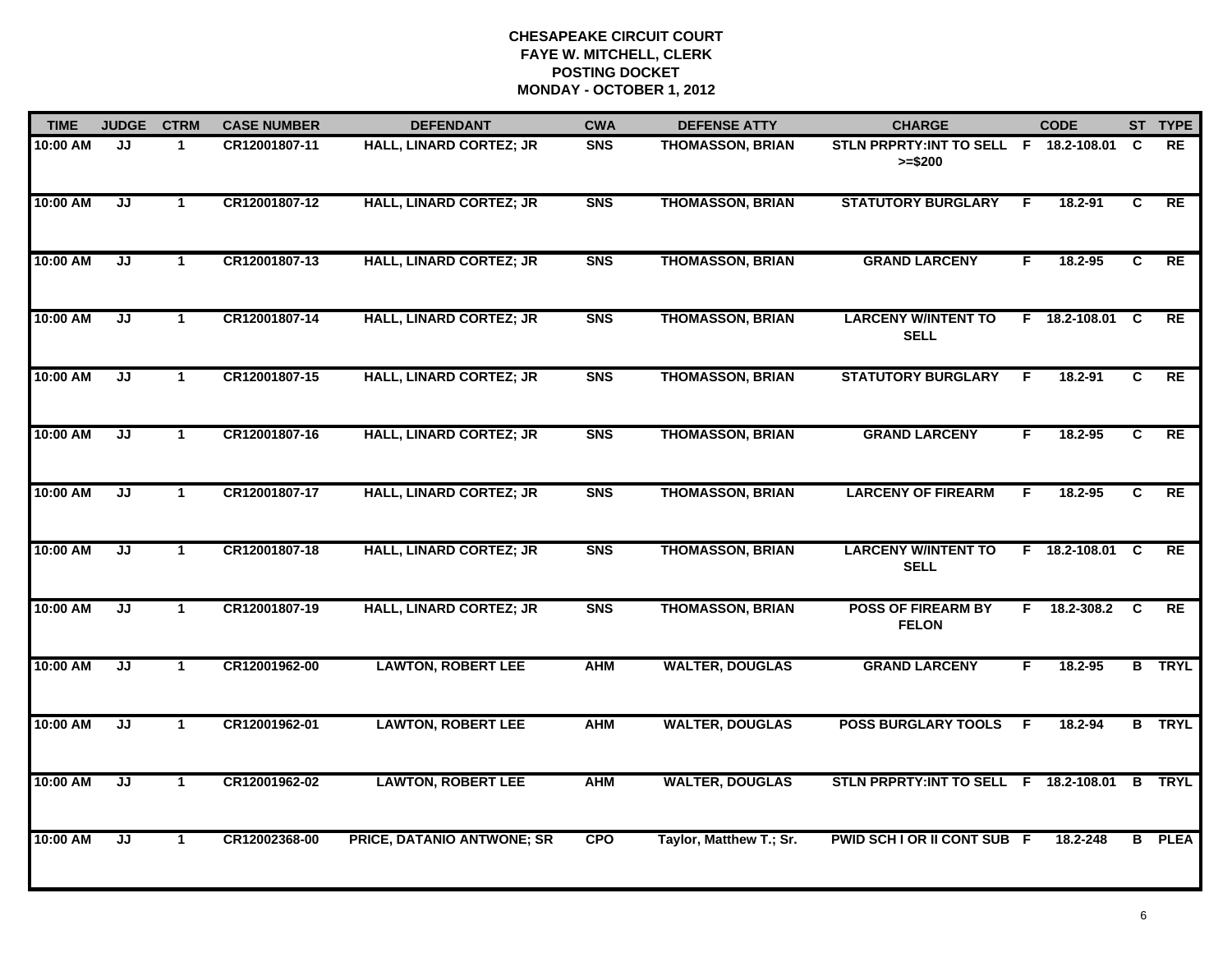| <b>TIME</b> | <b>JUDGE</b> | <b>CTRM</b>             | <b>CASE NUMBER</b> | <b>DEFENDANT</b>                  | <b>CWA</b> | <b>DEFENSE ATTY</b>             | <b>CHARGE</b>                                  |          | <b>CODE</b> |    | ST TYPE       |
|-------------|--------------|-------------------------|--------------------|-----------------------------------|------------|---------------------------------|------------------------------------------------|----------|-------------|----|---------------|
| 10:00 AM    | JJ           | $\blacktriangleleft$    | CR12002368-01      | PRICE, DATANIO ANTWONE; SR        | <b>CPO</b> | Taylor, Matthew T.; Sr.         | PWID SCH I OR II CONT SUB F                    |          | 18.2-248    |    | <b>B</b> PLEA |
| 10:00 AM    | JJ           | $\blacktriangleleft$    | CR12002369-00      | <b>SPELLER, MARKEL LEVON</b>      | <b>CPO</b> | Ortiz, Kathleen A.              | <b>PETIT LARCENY - 3RD</b><br><b>OFFENSE</b>   | F        | 18.2-104    |    | C TRYL        |
| 10:00 AM    | JJ           | $\mathbf{1}$            | CR12002029-00      | <b>WIATREK, ROBERT</b>            | <b>AHM</b> | <b>CROOK, HEATHER</b>           | <b>GRAND LARCENY</b>                           | F        | 18.2-95     |    | <b>B</b> TRYL |
| 10:00 AM    | JJ           | -1                      | CR12002029-01      | <b>WIATREK, ROBERT</b>            | <b>AHM</b> | <b>CROOK, HEATHER</b>           | <b>CONTEMPT OF COURT: W/O M</b><br><b>JURY</b> |          | 18.2-456    |    | <b>B</b> TRYL |
| 10:00 AM    | <b>BHK</b>   | 4                       | CR11002740-01      | <b>CRUDUP, DEON MONTIEAL</b>      | <b>CRG</b> | <b>JOHNSON, STEPHANIE T; SR</b> | POSS SCH I OR II - HEROIN                      | -F       | 18.2-250    |    | C BOND        |
| 10:00 AM    | <b>BHK</b>   | 4                       | CR11002740-02      | <b>CRUDUP, DEON MONTIEAL</b>      | CRG        | <b>JOHNSON, STEPHANIE</b>       | <b>CONTEMPT OF COURT</b>                       | М        | 18.2-456    |    | C BOND        |
| 10:00 AM    | <b>BHK</b>   | $\overline{\mathbf{4}}$ | CR10000471-13      | <b>GREEN, DARRYL LAMONT; JR</b>   | <b>ANM</b> | <b>SWIFT-SHERARD, SANITA</b>    | <b>RELEASE AND REVIEW</b><br><b>HEARING</b>    | C        | 16.1-285.2  | C  | RE            |
| 10:00 AM    | <b>BHK</b>   | 4                       | CR12001202-00      | <b>JENKINS, RONALD DAMONE; JR</b> | <b>AEP</b> | <b>ZALESKI, A CHRISTOPHER</b>   | <b>POSS CONTROLLED</b><br><b>SUBSTANCE</b>     | F.       | 18.2-250    |    | <b>B</b> TRYL |
| 10:00 AM    | <b>BHK</b>   | 4                       | CR12000756-00      | <b>JENKINS, RONALD; JR</b>        | <b>AEP</b> | <b>ZALESKI, A CHRISTOPHER</b>   | <b>POSS F/ARM/POSS DRUG</b>                    | F        | 18.2-308.4  |    | C TRYL        |
| 10:00 AM    | <b>BHK</b>   | 4                       | CR12002257-00      | <b>MCNEELY, CAMPER KYLE</b>       | AWW        | <b>JONES, DAVID</b>             | <b>POSS OF HEROIN</b>                          | F        | 18.2-250    |    | C PLEA        |
| 10:00 AM    | <b>BHK</b>   | $\overline{\mathbf{4}}$ | CR11002919-00      | <b>ROBERTS, HAGEN LAWRENCE</b>    | <b>AWW</b> |                                 | <b>PWID MARIJUANA</b>                          | F.       | 18.2-248.1  | C. | <b>TRYL</b>   |
| 10:00 AM    | <b>EPG</b>   | 6                       | CR12002433-00      | <b>EALEY, VINOL GLENN</b>         | <b>MSI</b> | <b>MANNING, DIANE</b>           | <b>VIOL PROBATION ON FEL</b><br><b>OFF</b>     | F        | 19.2-306    |    | C BOND        |
| 10:00 AM    | <b>EPG</b>   | 6                       | CR11001644-00      | <b>FEIMSTER, KRISTAL ANDRIA</b>   | MSI        | <b>GILCHRIST, KURT</b>          | UNAUTH DELIVERY IN JAIL                        | <b>M</b> | 18.2-474    | В  | <b>TRYL</b>   |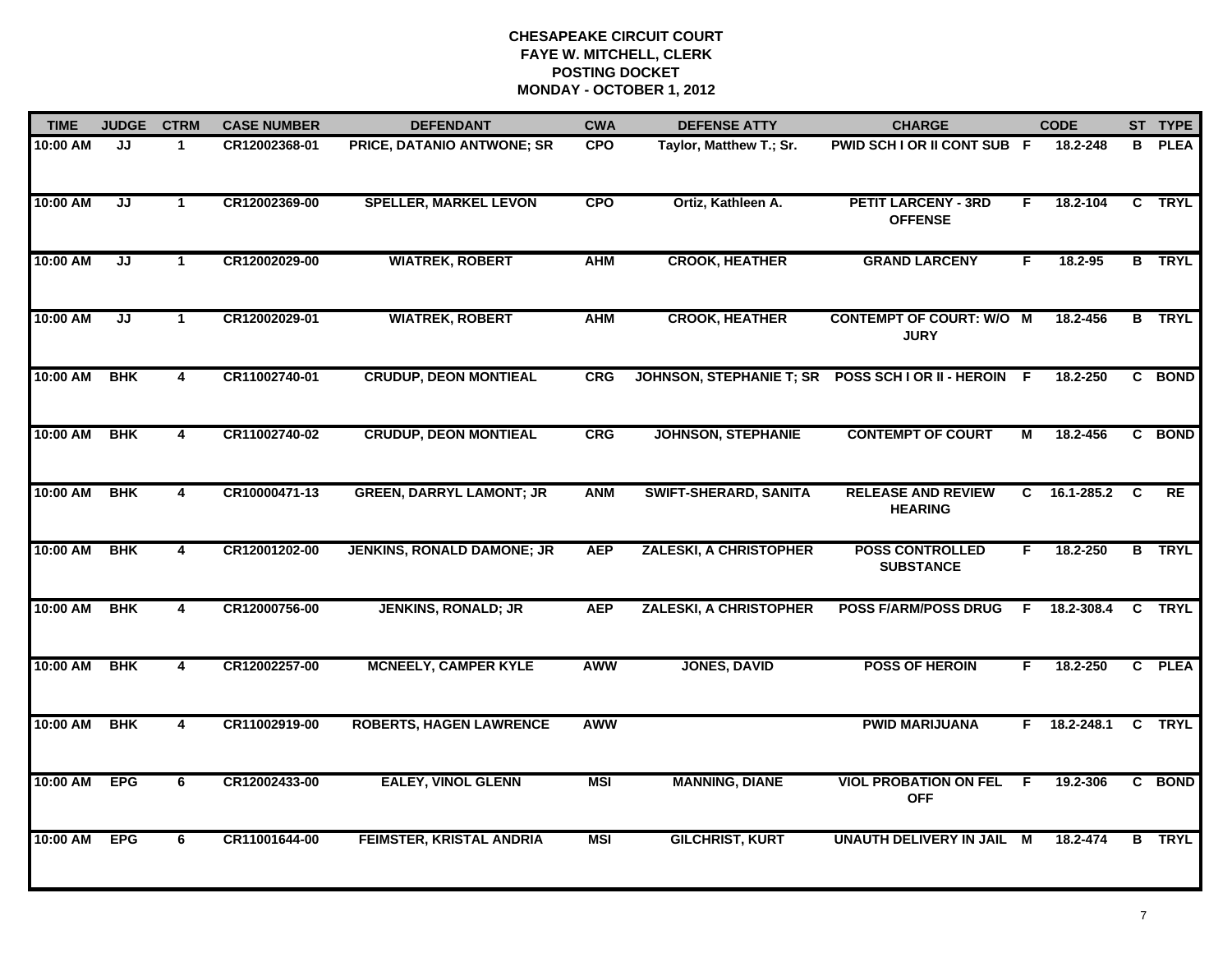| <b>TIME</b> | <b>JUDGE</b> | <b>CTRM</b> | <b>CASE NUMBER</b> | <b>DEFENDANT</b>              | <b>CWA</b> | <b>DEFENSE ATTY</b>       | <b>CHARGE</b>                                     |    | <b>CODE</b>  |    | ST TYPE     |
|-------------|--------------|-------------|--------------------|-------------------------------|------------|---------------------------|---------------------------------------------------|----|--------------|----|-------------|
| 10:00 AM    | <b>EPG</b>   | 6           | CR11001644-01      | FEIMSTER, KRISTAL ANDRIA      | <b>MSI</b> | ALOUPAS, CARMELOU         | <b>DELIVER DRUGS TO</b><br><b>PRISONER</b>        |    | F 18.2-474.1 | B  | <b>TRYL</b> |
| 10:00 AM    | <b>EPG</b>   | 6.          | CR12000751-00      | <b>HATTON, KENDRIC LAMONT</b> | MSI        |                           | <b>POSS SCH LOR II CONTR</b><br><b>SUBS</b>       | F. | 18.2-250     | B. | МОТ         |
| 10:00 AM    | <b>EPG</b>   | 6           | CR12000751-01      | <b>HATTON, KENDRIC LAMONT</b> | <b>MSI</b> | <b>DUNN, JASON</b>        | <b>POSSESSION OF</b><br><b>MARIJUANA</b>          | M  | 18.2-250.1   | B  | МОТ         |
| 10:00 AM    | <b>EPG</b>   | 6           | CR12002091-00      | <b>POOLE, WILLIAM PETER</b>   | <b>MLK</b> | <b>BLACK, HUGH E; III</b> | <b>OCC BLDG: MALIC</b><br><b>SHOOT/THROW</b>      | F. | 18.2-279     | B  | <b>TRYL</b> |
| 10:00 AM    | <b>EPG</b>   | 6.          | CR12002091-01      | <b>POOLE, WILLIAM PETER</b>   | <b>MLK</b> | <b>BLACK, HUGH E; III</b> | <b>VIOLENT FELON POSS/TRAN F</b><br><b>WEAPON</b> |    | 18.2-308.2   | в  | <b>TRYL</b> |
| 10:00 AM    | <b>EPG</b>   | 6           | CR12001382-00      | <b>WHITLEY, JAMES LAVELL</b>  | MSI        | <b>KUNKLE, KENNETH</b>    | <b>GRAND LARCENY</b>                              | F. | 18.2-95      | B  | <b>PLEA</b> |
| 10:00 AM    | <b>EPG</b>   | 6.          | CR12001382-01      | <b>WHITLEY, JAMES LAVELL</b>  | MSI        | <b>KUNKLE, KENNETH</b>    | <b>FAIL TO APPEAR;</b><br><b>CONTEMPT</b>         | М  | 18.2-456     | C. | <b>CAP</b>  |